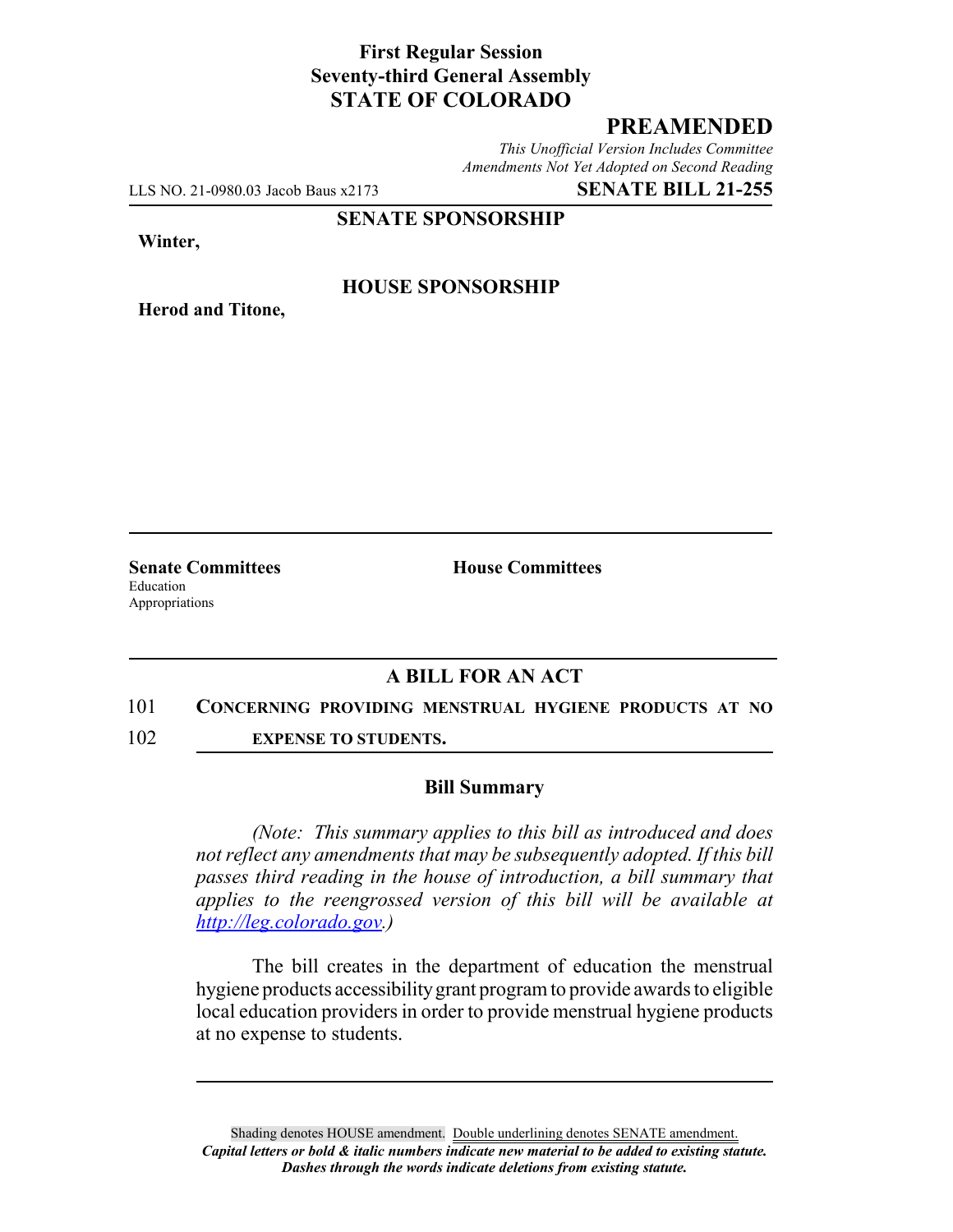*Be it enacted by the General Assembly of the State of Colorado:*

 **SECTION 1.** In Colorado Revised Statutes, **add** 22-2-146 as follows:

 **22-2-146. Menstrual hygiene products accessibility grant program - eligibility - rules - report - definitions.** (1) THERE IS CREATED IN THE DEPARTMENT THE MENSTRUAL HYGIENE PRODUCTS ACCESSIBILITY GRANT PROGRAM IN ORDER TO PROVIDE MENSTRUAL HYGIENE PRODUCTS AT NO EXPENSE TO STUDENTS. A GRANT RECIPIENT SHALL ENSURE THAT MENSTRUAL HYGIENE PRODUCTS ARE ACCESSIBLE TO A STUDENT REGARDLESS OF THE STUDENT'S GENDER IDENTITY.

 (2) A GRANT RECIPIENT SHALL USE THE AWARD TO ACQUIRE AND DISTRIBUTE MENSTRUAL HYGIENE PRODUCTS AT NO EXPENSE TO STUDENTS OR INSTALL AND MAINTAIN A DISPENSING MACHINE OR DISPOSAL RECEPTACLE FOR MENSTRUAL HYGIENE PRODUCTS.

15 (3) AN ELIGIBLE GRANT RECIPIENT IS:

(a) A LOCAL EDUCATION PROVIDER IF IT HAS FIFTY PERCENT OR

MORE STUDENTS ENROLLED WHO ARE ELIGIBLE FOR FREE OR

REDUCED-COST LUNCH PURSUANT TO THE FEDERAL "RICHARD B.RUSSELL

NATIONAL SCHOOL LUNCH ACT", 42 U.S.C. SEC. 1751 ET SEQ.;

20 (b) THE COLORADO SCHOOL FOR THE DEAF AND THE BLIND,

CREATED AND EXISTING PURSUANT TO SECTION 22-80-102 (1)(a); OR

22 (c) AN APPROVED FACILITY SCHOOL, AS DEFINED IN SECTION 22-2-402 (1).

 (4) TO RECEIVE A GRANT, AN ELIGIBLE GRANT RECIPIENT MUST SUBMIT AN APPLICATION TO THE DEPARTMENT BY A DATE SPECIFIED BY THE DEPARTMENT. THE ELIGIBLE GRANT RECIPIENT MUST INCLUDE DATA IN ITS APPLICATION CONCERNING THE NUMBER OF STUDENTS ENROLLED AT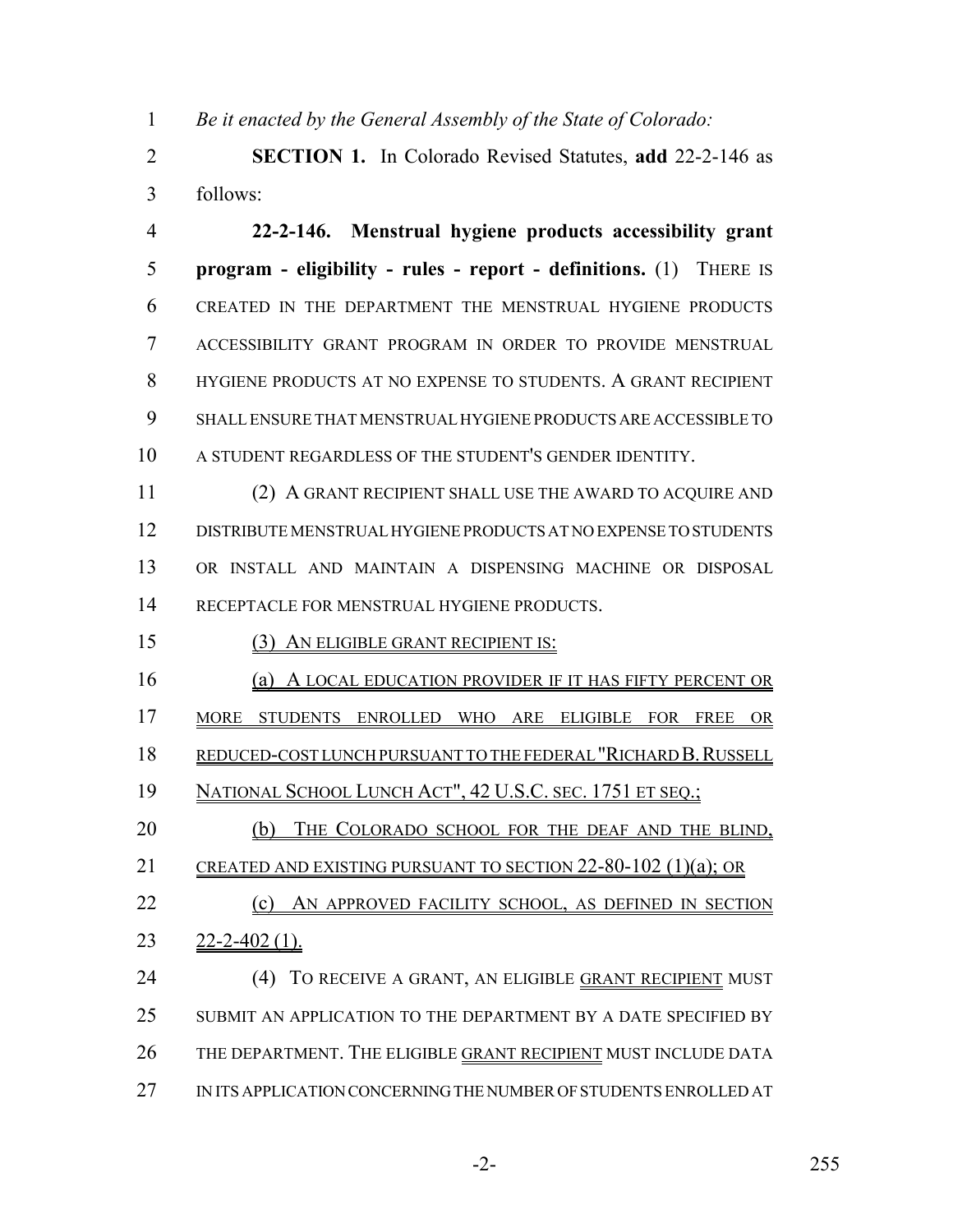1 THE ELIGIBLE GRANT RECIPIENT AND THE NUMBER OF RESTROOMS, INCLUDING GENDER-NEUTRAL RESTROOMS, ON THE PROPERTY OF THE ELIGIBLE GRANT RECIPIENT.

 (5) THE DEPARTMENT SHALL IMPLEMENT AND ADMINISTER THE GRANT PROGRAM, AND SHALL AWARD A GRANT TO AN ELIGIBLE GRANT RECIPIENT THAT APPLIES IN AN AMOUNT THAT IS PROPORTIONATE TO THE NUMBERS OF STUDENTS AND RESTROOMS AS PROVIDED IN ITS APPLICATION.THE STATE BOARD MAY PROMULGATE RULES AS NECESSARY TO IMPLEMENT THE GRANT PROGRAM.

 (6) (a) ON OR BEFORE OCTOBER 1, 2022, AND ON OR BEFORE 11 OCTOBER 1, 2023, EACH GRANT RECIPIENT SHALL SUBMIT A REPORT TO THE DEPARTMENT. THE REPORT MUST INCLUDE INFORMATION CONCERNING THE AMOUNT OF MONEY SPENT ON THE ACQUISITION AND DISTRIBUTION OF MENSTRUAL HYGIENE PRODUCTS AND THE AMOUNT OF MONEY SPENT ON THE INSTALLATION AND MAINTENANCE OF A DISPENSING MACHINE OR DISPOSAL RECEPTACLE FOR MENSTRUAL HYGIENE PRODUCTS. (b) ON OR BEFORE JANUARY 2,2023, AND ON OR BEFORE JANUARY 2, 2024, THE DEPARTMENT SHALL SUBMIT A SUMMARIZED REPORT OF THE INFORMATION RECEIVED PURSUANT TO SUBSECTION (6)(a) OF THIS SECTION TO THE EDUCATION COMMITTEES OF THE SENATE AND HOUSE OF

REPRESENTATIVES, OR ANY SUCCESSOR COMMITTEES.

22 (7) AS USED IN THIS SECTION, UNLESS THE CONTEXT OTHERWISE REQUIRES:

 (a) "GRANT PROGRAM" MEANS THE MENSTRUAL HYGIENE PRODUCTS ACCESSIBILITY GRANT PROGRAM CREATED AND EXISTING PURSUANT TO THIS SECTION.

(b) "LOCAL EDUCATION PROVIDER" MEANS A SCHOOL DISTRICT, A

-3- 255